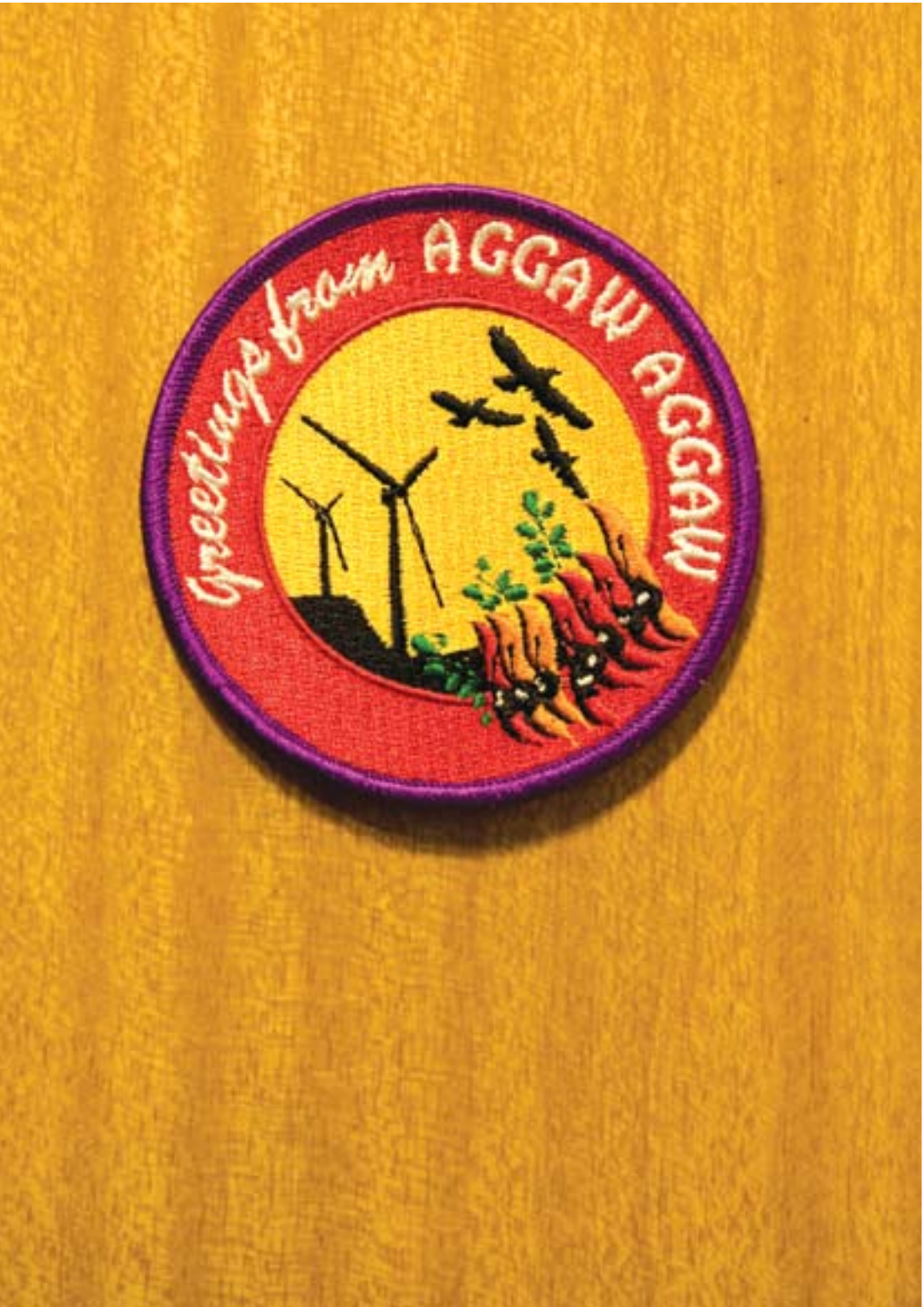### Links Gallery, Wagga Wagga Art Gallery 29 July – 25 September 2011

*Greetings from Aggaw Aggaw* is a collaborative exhibition by visual artists Margaret Woodward and Justy Phillips.

Associate Professor Margaret Woodward is Head of School of Communication and Creative Industries, Charles Sturt University. Justy Phillips is an Adjunct Lecturer in the School of Communication and Creative Industries, Charles Sturt University and is currently undertaking a PhD (Creative Media) at RMIT, Melbourne.

### ACKNOWLEDGEMENTS

*Greetings from Aggaw Aggaw* is generously supported by Wagga Wagga Art Gallery and the Faculty of Arts, Charles Sturt University. The artists would like to acknowledge the production assistance of Lily van Heeckeren; Precision Signs, Wagga Wagga; Focal Printing, Hobart; AAA Logos, Brisbane; Gecko, Wagga Wagga and LogoMePrint, Newcastle.



Wagga Wagga Art Gallery is assisted by the NSW Government through Arts NSW

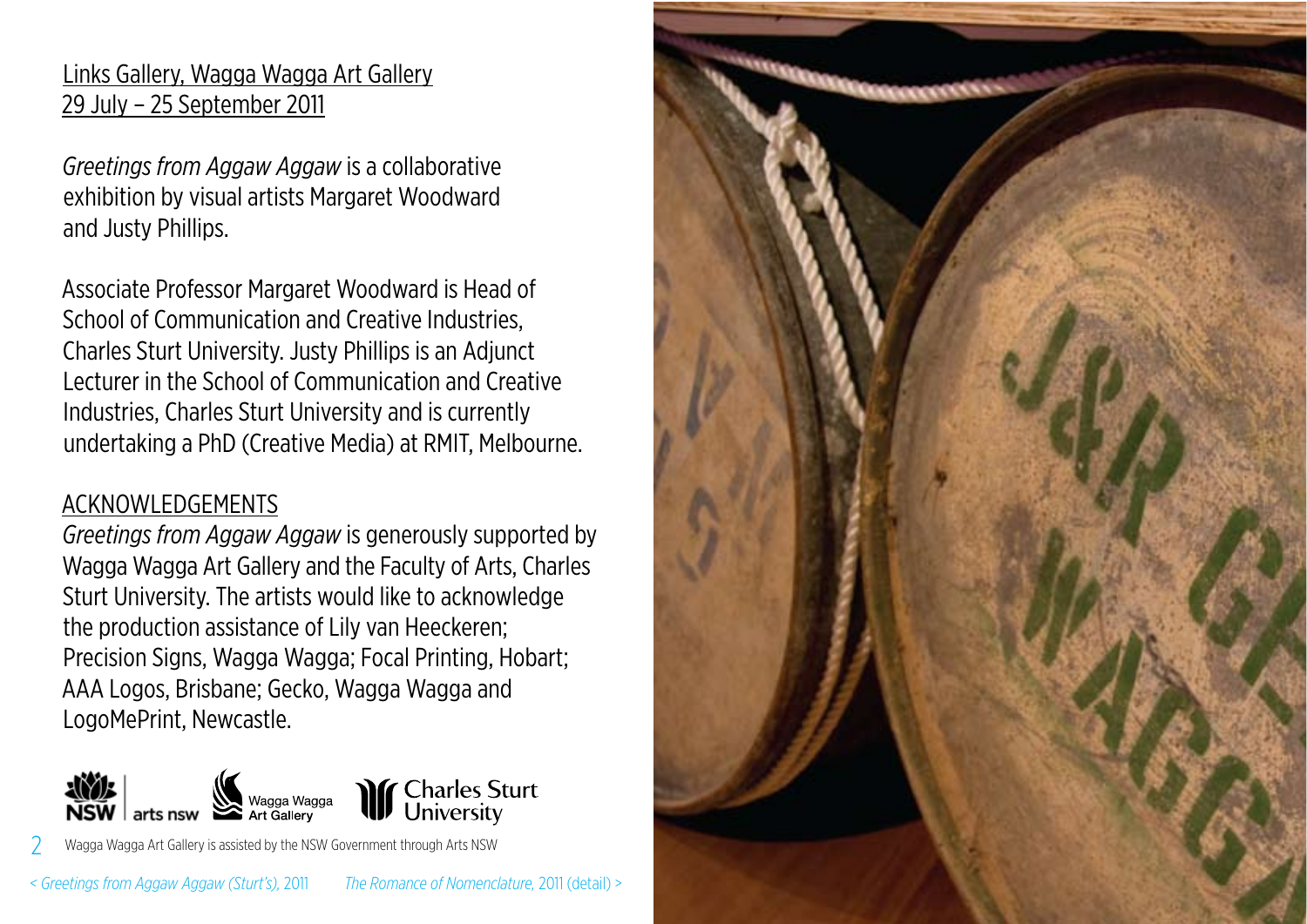### THE WAY LIFE SHOULD BE

#### Margaret Woodward

I have long harboured a fascination for souvenirs, pestering my parents to buy me cloth badges and rulers on family holidays. This fixation was transferred to my growing collection of snow domes boosted by friends and family returning from visits overseas. And while these items were often regarded as tacky or kitsch by my family, the passion for them did not diminish. Much later, I found myself analysing souvenirs and tourist ephemera as an aspect of my PhD research into the communication of natural and cultural heritage through design.

This exhibition, *Greetings from Aggaw Aggaw* employs souvenir tea towels as the foundation to make a body of creative work which tests ideas relating to place, tourism and national identity. The work highlights the role of codes, symbols and icons that develop into what sociologist, Dean MacCannell calls 'tourist markers' and questions their contribution to ideas of place, national identity and the tourist experience, inviting audiences to look beyond the surface to a deeper, more complex understanding of where we live.

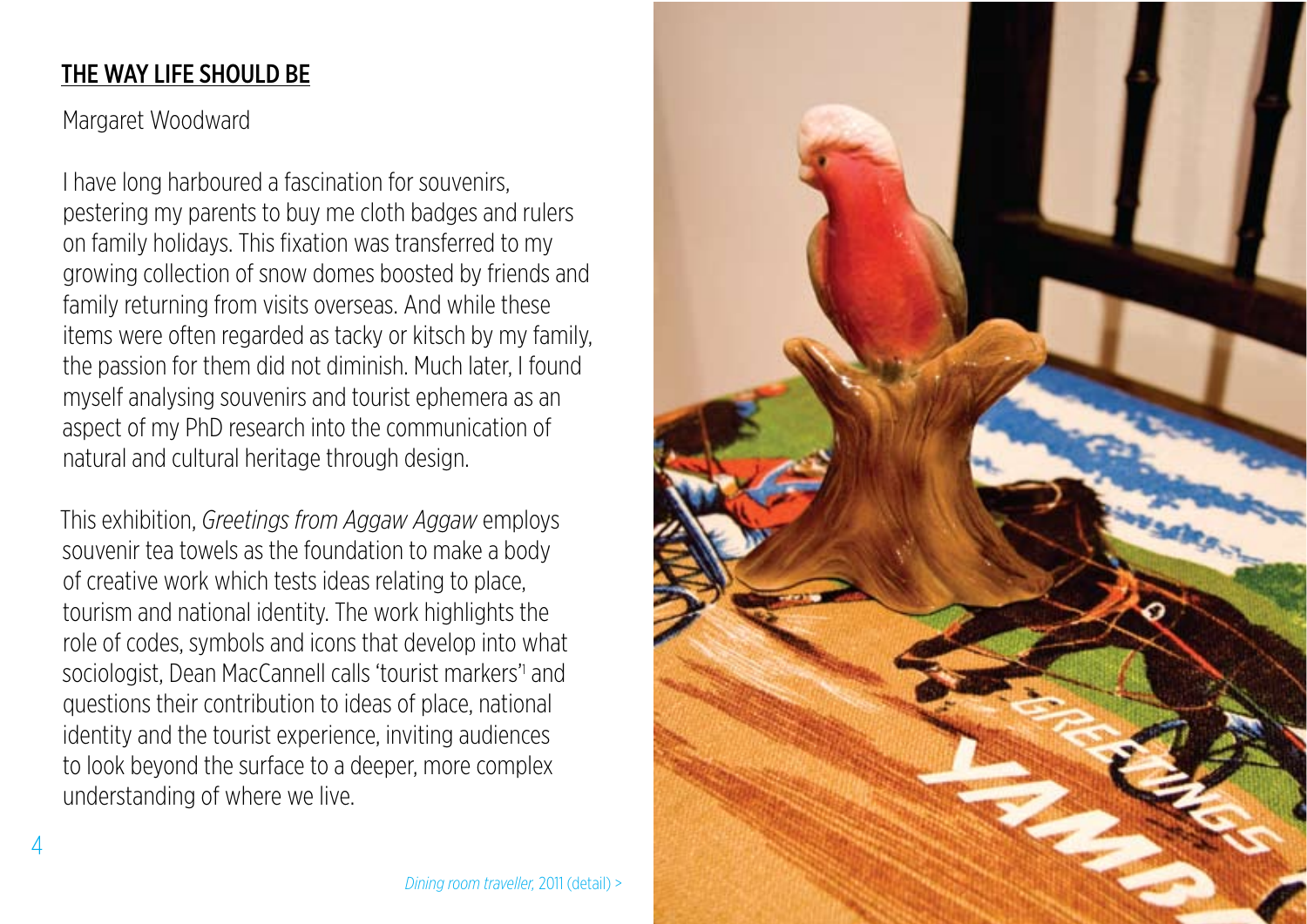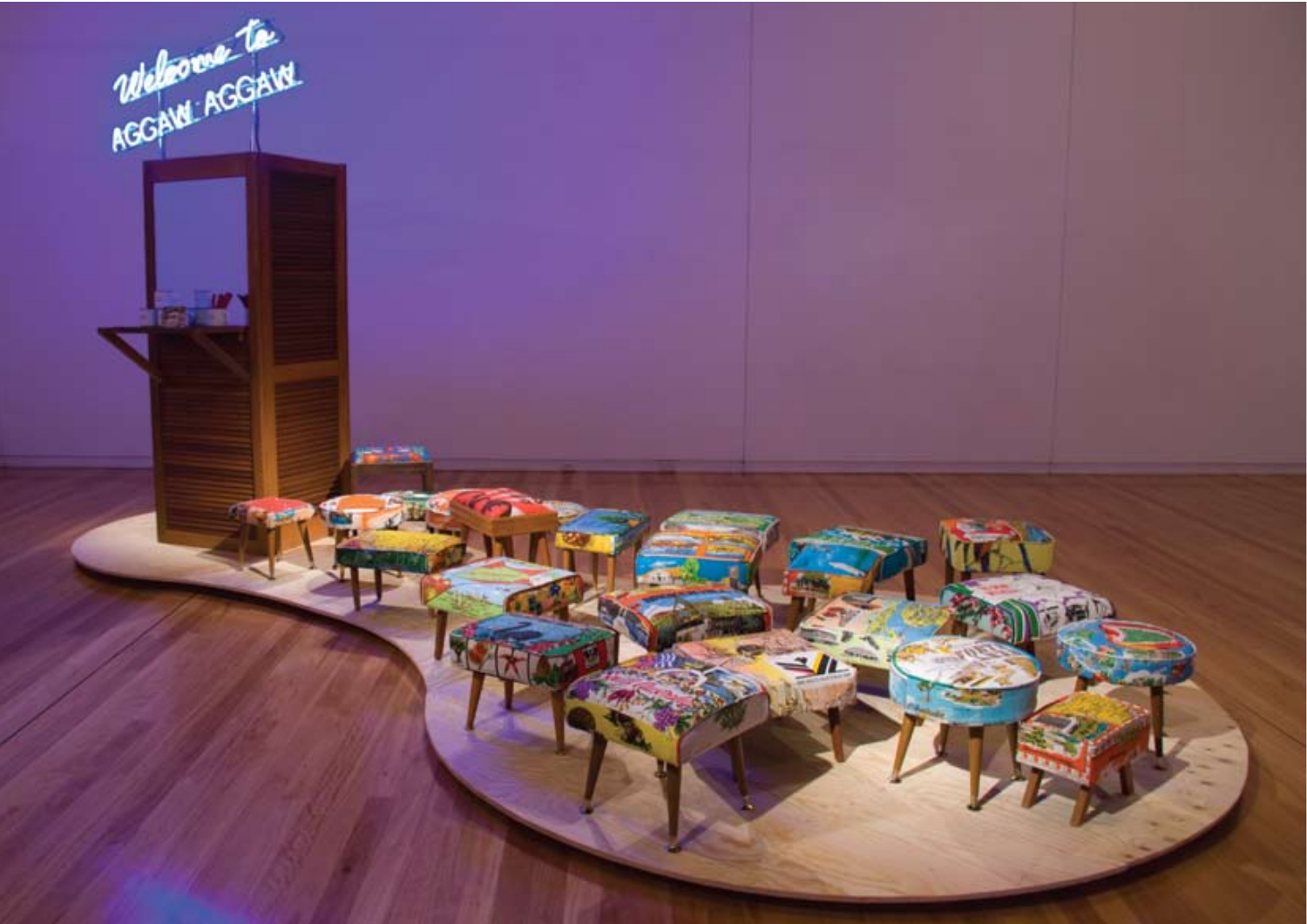# WHERE IS IT?

Works in this exhibition combine to create a fictitious place called '*Aggaw Aggaw*'— what Roland Barthes would call a 'fictive nation' $2 - a$  place with an invented name made up of tourist sights and sites, slogans and images. Barthes contends that tourists focus on 'flashes', that is topics, sites and activities of significance, rather than attempting to offer a coherent picture of the place they are visiting<sup>3</sup>. Likewise this exhibition offers 'flashes' of a constructed destination; an island with a souvenir kiosk, a living room cabinet atop a castaway's raft, a suite of dining chairs that become pedestals for holiday trophies and a set of enamel mugs that reflect European interpretations of indigenous places.

This exhibition culminates in the installation of a project which has been exhibited a number of times since 2009, each time occupying a larger footprint and growing in scale. The work was inspired by a Hobart City Council marketing campaign to brand the city in the new millennium, with the marketing slogan 'The way life should be'. This campaign hinged on promoting Hobart for its lifestyle rather than through previous familiar themes of wilderness, treasure islands and convict heritage. The idea that life should be different, and this

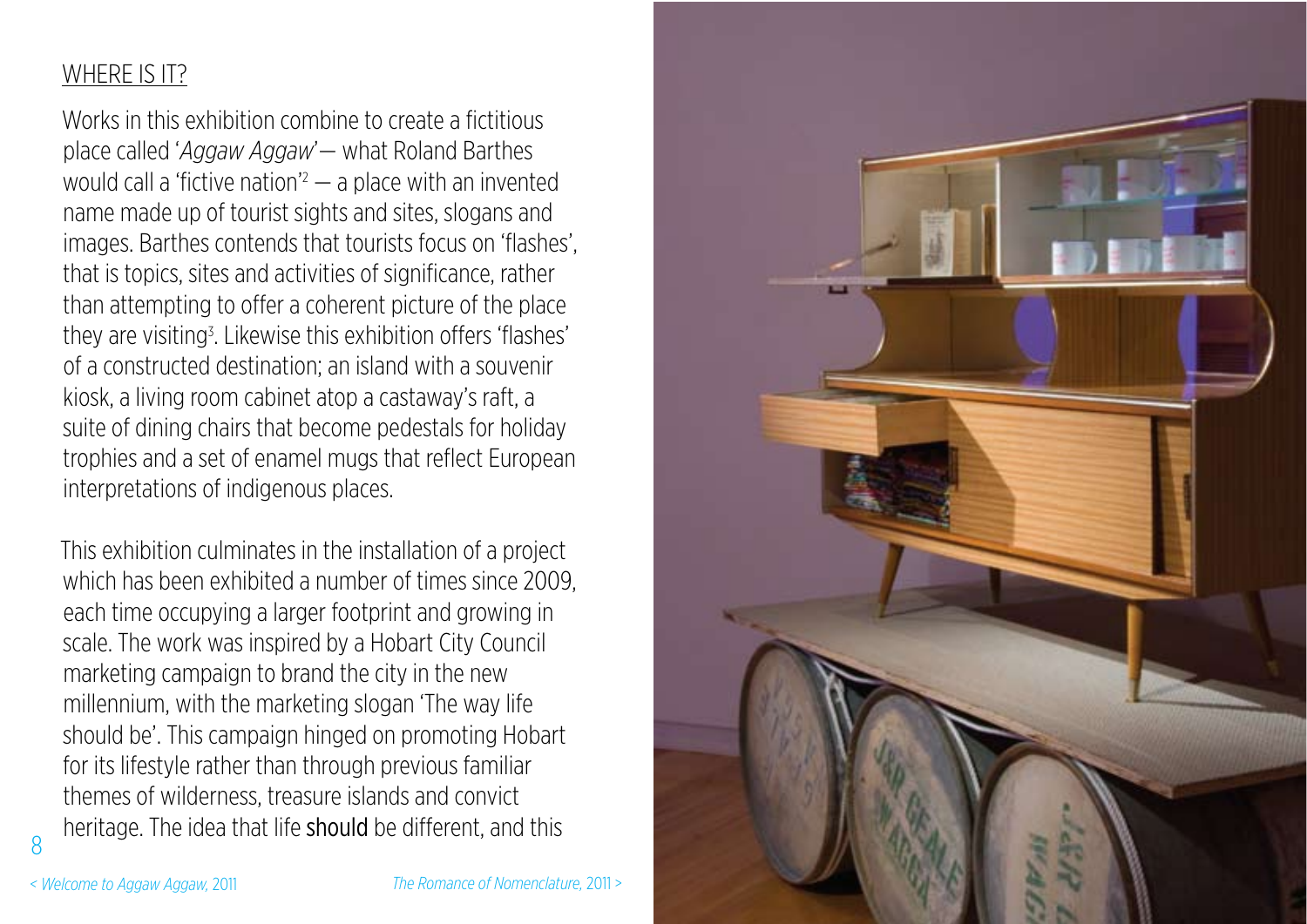could be found in Hobart, resembled the way souvenirs depict a romanticised, idealised view of a place through the coded language of stereotypes.

Through the lens of tourism, *Greetings from Aggaw Aggaw* invites the viewer to reconsider the way life actually is. The project seeks to challenge the universally promoted, nostalgic vision of place as depicted in the tea towels, and proposes that life in Australia is a multilayered, situated experience, whose cultural geography also includes local stories, indigenous heritage and memories. While city councils, tourism boards and clever marketing may want to airbrush and 'brand' the local away, it's impossible to distil only the palatable essence of a place without indeed taking in the whole view. The fictive world of *Aggaw Aggaw* is a mash up, created from artefacts which celebrate destination — a familiar yet twisted world of memory — 'flashes' of experience and desire. Here 1970's domestic kitsch meets desert island fantasy, framed by memories of summer, sea and sun from inland Australia. Well known icons are fragmented and sit together with lesser known places, combining Sydney and the bush, city and country, holiday and work, industry with domesticity.



*The Romance of Nomenclature,* 2011 (detail) > *The Romance of Nomenclature,* 2011 (detail) >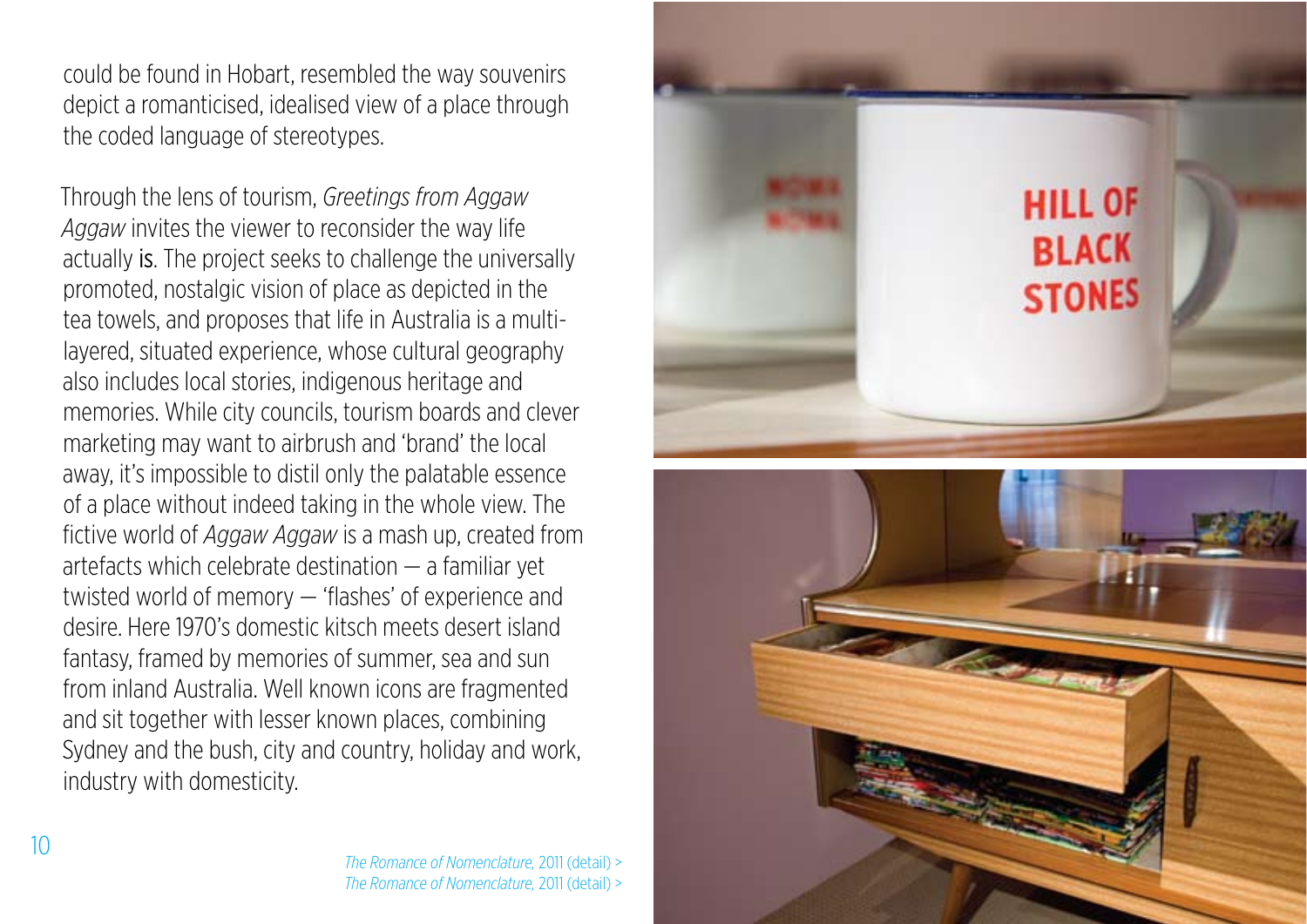### ARE WE THERE YET?

Welcome to *Aggaw Aggaw*...you've arrived! This is a constructed postmodern fictional destination. It's superficial, a re-skinned island where the armchair traveller can rest their feet on comfortable surfaces that speak the familiar language of place marketing, the code of the tourist sign forever trapped in souvenirs. The code speaks to us in slogans, shorthand for the places we've been and 'the way they should be' — 'The Pearl of the North', 'Gem of the South', 'Goldrush Country', 'Silver City', 'Apple Isle' and 'The Golden Mile'. Dig deeper and look closer, the 'map' of Australia created in *Aggaw Aggaw* is not all beach, sun and surf. Celebrated here are also bauxite mines and town halls, engineering marvels of railways and dams, wind and cane farms, shearing and gambling. The world of tea towels, from the 60s and 70s depicts a predominantly European settler map, noticeably absent are indigenous names and culture apart from clichéd, outdated stereotypes such as the 'noble savage'4 watching a train crossing the desert…'Greetings from Port Hedland, Western Australia'.





This is a souvenir postcard by Justy Phillips and Margaret Woodward published with *Greetings from Aggaw Aggaw*, Wagga Wagga Art Gallery, Australia, 2011. Limited edition of 500. Image: (detail) taken from a vintage souvenir tea towel 'Emus Australia', designed in Australia by Souvenirs Australia. Slogan originally sourced form the Austrian National Tourist O!ce http://www.austriatourism.com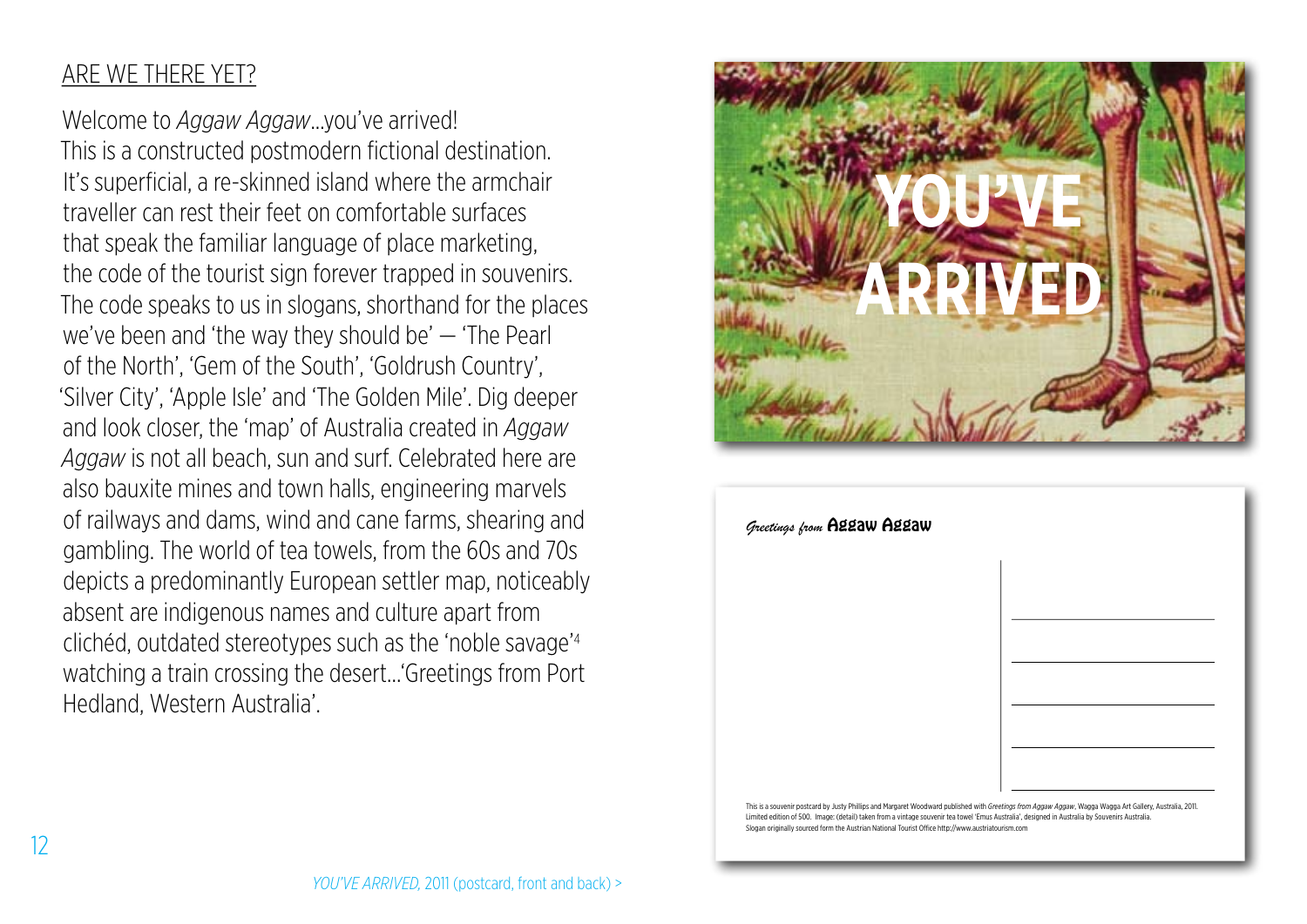#### I WANT A SOUVENIR

Souvenirs, along with posters and brochures belong to the category of designed artefacts known as tourist ephemera, generated by the travel and tourism industry to promote and sell Australia as a destination for migrants and holiday makers. During the 1950s—60s the work of prominent Australian modernist designers Percy Trompf, Gert Selheim and Douglas Annand featured in travel poster design. The humble tea towel, however, renders anonymous the designers behind the brand name of souvenir companies — the most well known of the 1960s and 70s being Souvenirs Australia, Neil, Lamont, Rodriguez and Summit Souvenir. Souvenirs Australia, a premier souvenir company in the sixties which still operates today, had a fleet of caravans as mobile showrooms that traversed the country selling souvenirs. These were later replaced with trucks when five caravans were 'rolled' in one year<sup>5</sup> .

The tea towels also use what Denise Whitehouse calls the key trope of the 'panoramic narrative to construct an all-encompassing vision of an instantly recognizable and reassuringly familiar Australia' 6 . Meanings and associations that cluster around particular places reveal what Jay Arthur refers to as 'word maps' of European

> *Welcome to Aggaw Aggaw,* 2011 (detail) > *Welcome to Aggaw Aggaw,* 2011 (detail) >

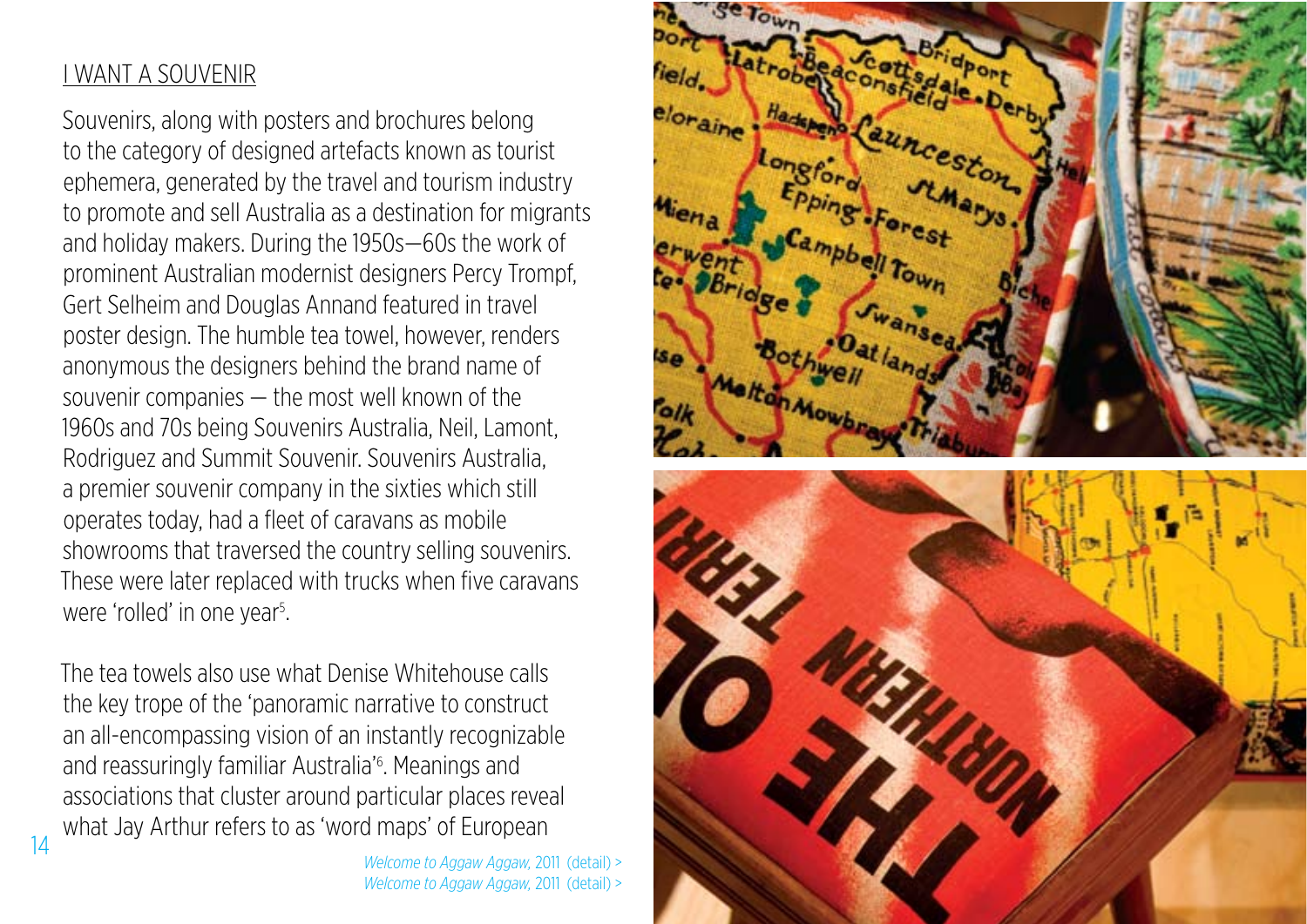settler culture expressed in place names, slogans and nomenclature 7 . Books on meanings of place names, such as the one presented in the exhibition, subtitled '*The Romance of Nomenclature*' revealed European interpretations of indigenous place names and their meanings, some of which, such as Wagga Wagga, have endured.

Individual symbols comprise shorthand for meanings associated with place, such as the Sturt's Desert Pea flower which symbolises the delineation between coastal and inland landscapes, along with the associated human qualities of resilience, flourishing in harsh environments. Visually the Sturt's Desert Pea is used widely by many tea towel designers as a striking decorative and repeat motif.

Research into the project has taken place in local and national collections and private homes. The National Library of Australia, and the Tasmaniana Library hold large collections of tourist ephemera and provided information about place names from slogans, jingles and tourism marketing campaigns. Tea towels were found in opportunity shops, garage sales, friends and relative's hall cupboards and most recently the highly competitive world of eBay.

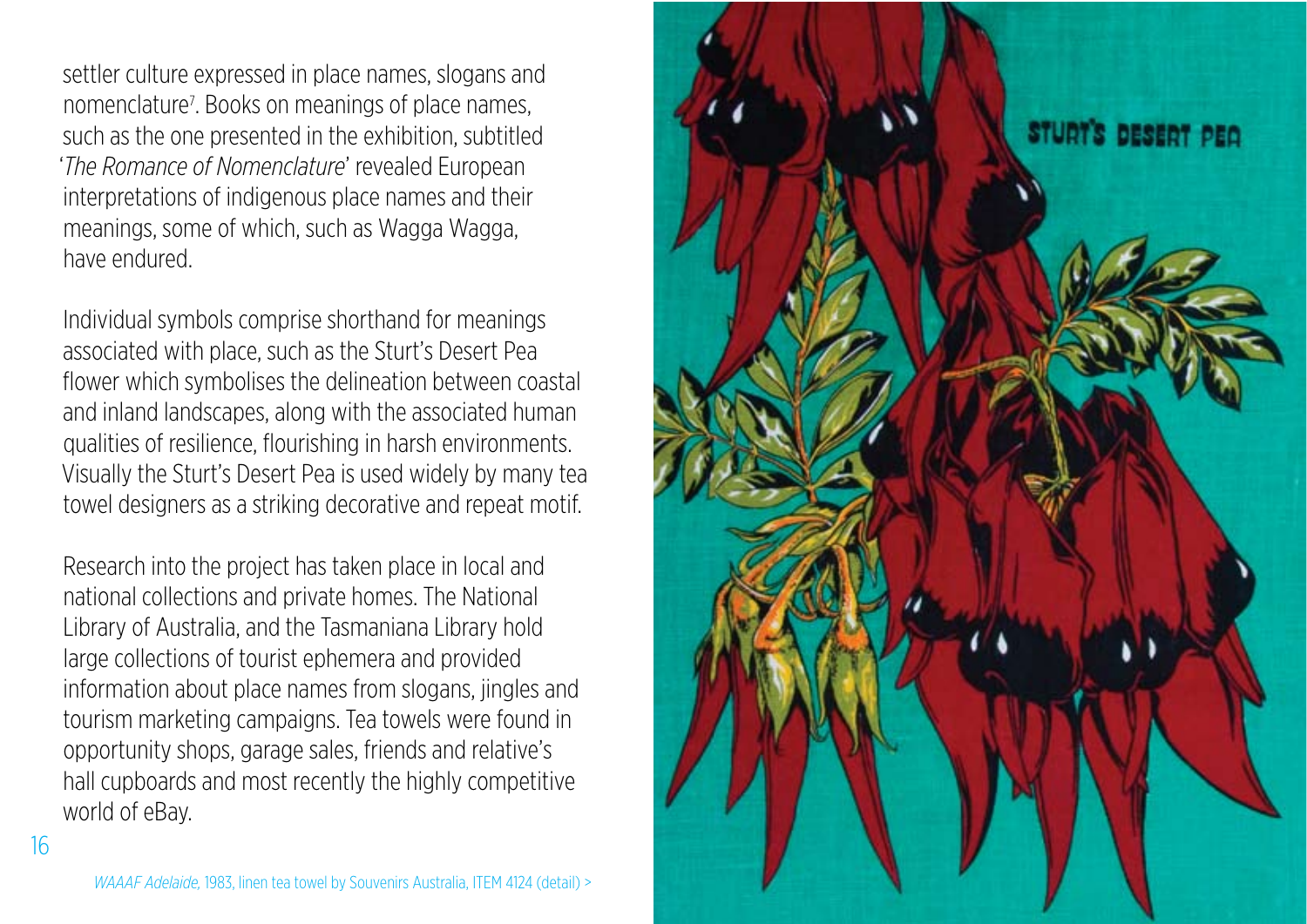# WHEN ARE WE GOING HOME?

These artefacts are widely travelled. Linen, the raw material in most of these collected tea towels comes from the northern hemisphere countries of Poland, Ireland, and Czechoslovakia. Design and production took place largely in Australia, with customisation for individual towns and places. Mobile shops and a network of travelling merchandisers, saw them distributed to their final destinations. Purchasing, collecting and gift-giving along with associated memories and stories continues the cycle of travelling for souvenirs as they are taken home and sent abroad, and finally this exhibition has drawn them to the destination of *Aggaw Aggaw*.

The project has generated a range of limited edition souvenir wares which have been released for sale as part of the exhibition. For 'tourists' to *Aggaw Aggaw,*  just as bower birds to the linen cupboard*,* a new generation of contemporary souvenir wares await liberation, as the restless pattern of travel, settling and memories continues.





© 2011

*Welcome to Aggaw Aggaw,* 2011 (detail) > *Welcome to Aggaw Aggaw,* 2011 (detail) >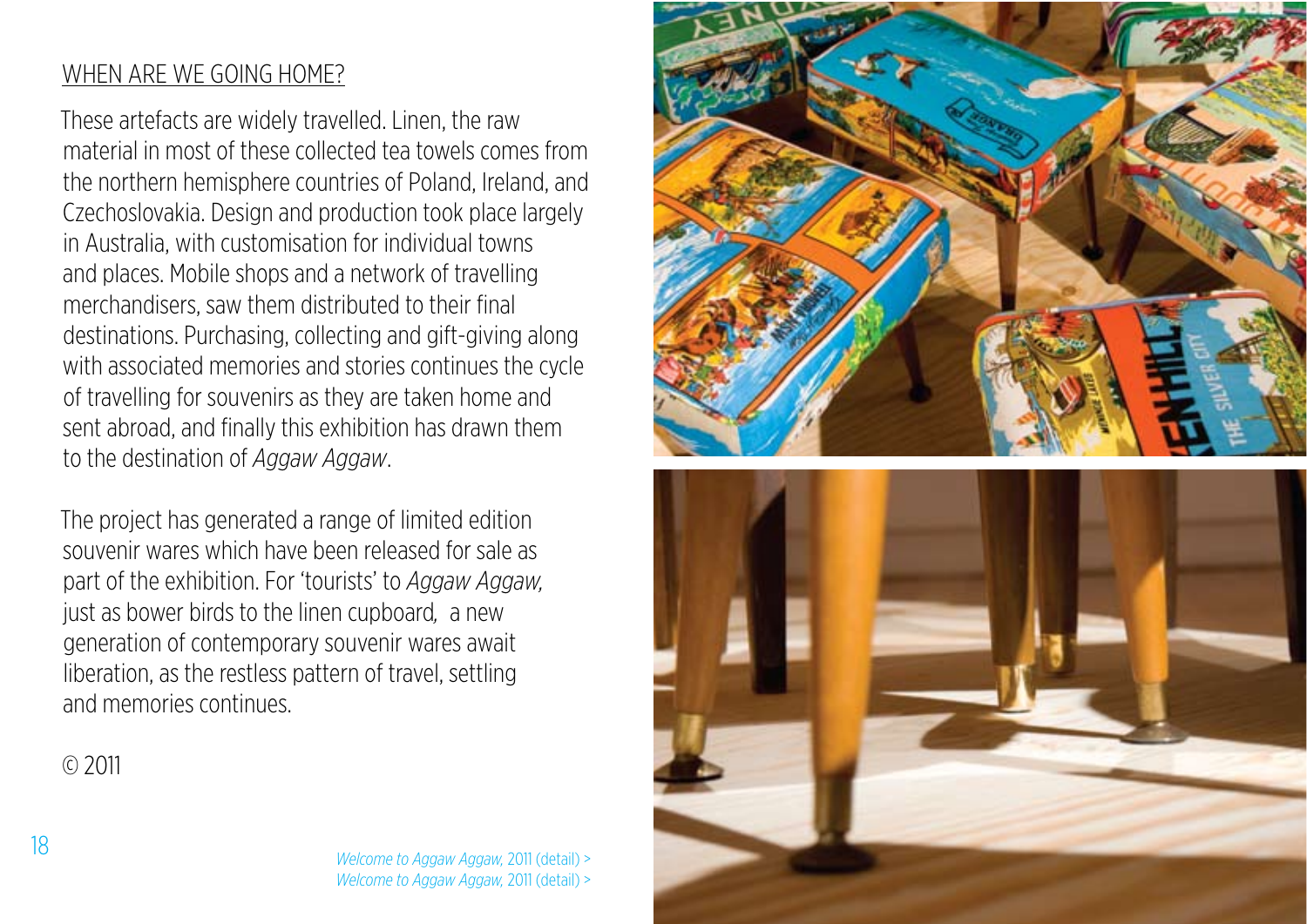#### NOTES

- <sup>1</sup> MacCannell, D. 1976. *The Tourist: A New Theory of the Leisure Class*. New York: Schocken.
- <sup>2</sup> Barthes, R. 1982 *Empire of Signs*. New York: Hill and Wang, p3.
- $3$  Berger, A. 2011. Tourism as a postmodern semiotic activity. *Semiotica* 183, 105-119.
- <sup>4</sup> A term first coined by John Dryden in *The Conquest of Granada,* (1672).
- <sup>5</sup> History of Souvenirs Australia Pty. Ltd. http://www.souvenirsaustralia.com.au/history.php
- <sup>6</sup> Whitehouse, D. 2007. This is Australia: The panoramic narrative, graphic design and spatial consciousness. *In Extroverts and Exhibitionists: typotastic 3*, 52-56. Hobart: University of Tasmania. p 52.
- <sup>7</sup> Arthur, J. 2003. *The Default Country: A lexical cartography of twentieth-century Australia*. Sydney: UNSW Press.





*Dining room traveller,* 2011 > *All at sea,* 2010 (detail) >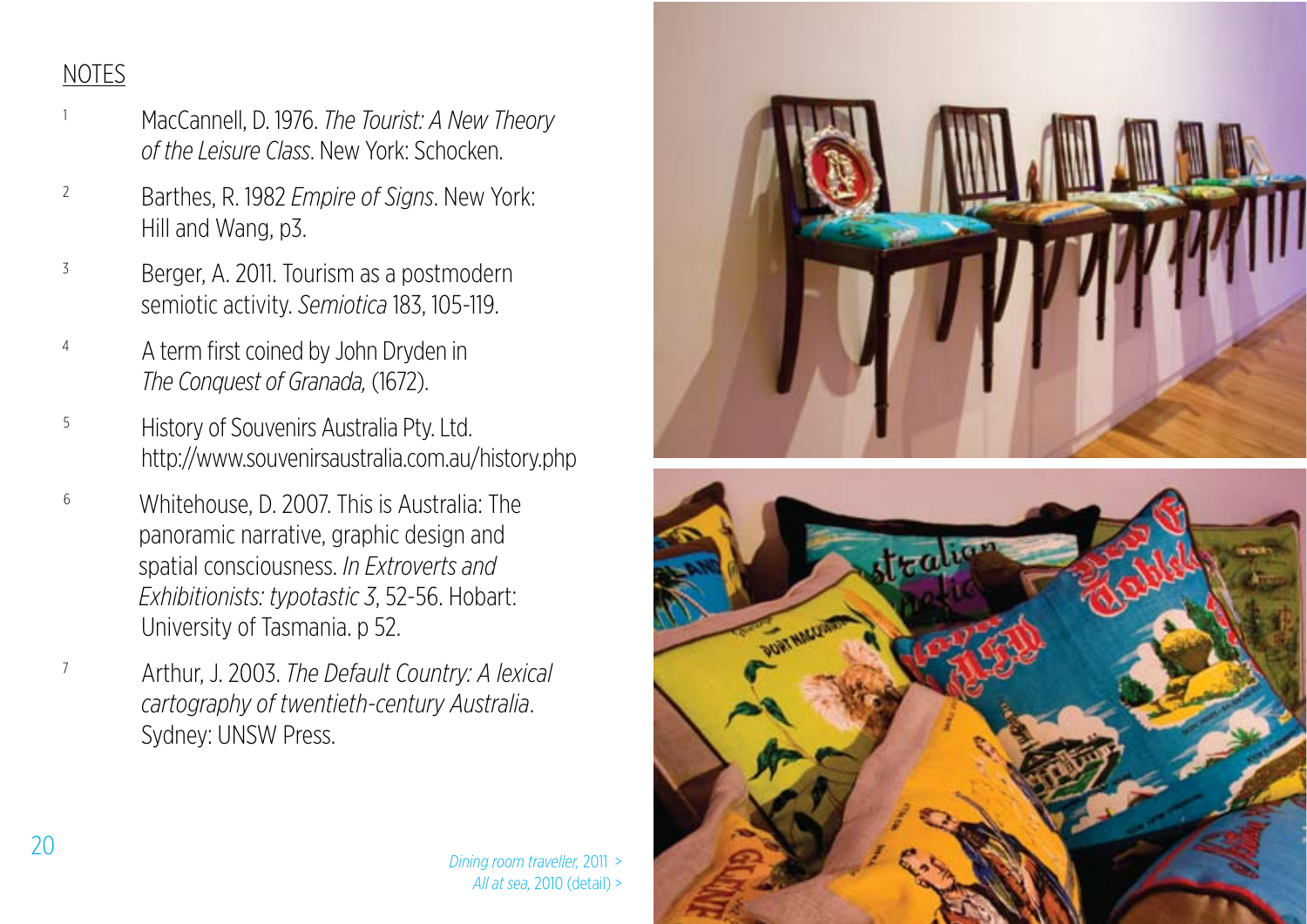### LIST OF WORKS

*All at sea*, 2010 Linen, cotton, feather Dimensions variable

*Dining room traveller,* 2011 Mixed media Dimensions variable

*The Romance of Nomenclature,* 2011 Mixed media Dimensions variable

*Welcome to Aggaw Aggaw*, 2011 Mixed media Dimensions variable

# LIMITED EDITION SOUVENIRS

*The Romance of Nomenclature (Box set),* 2011 9 x printed enamel mugs, vintage tea towel 400mm x 300mm x 105mm Edition / 5

*Greetings from Aggaw Aggaw (Sturt's),* 2011 Embroidered cotton badge 85mm x 85mm Edition / 10

*Greetings from Aggaw Aggaw (cockatoo),* 2011 Embroidered cloth badge 85mm x 85mm Edition / 10

*Greetings from Aggaw Aggaw (crow),* 2011 Embroidered cotton badge 85mm x 85mm Edition / 10

*the way life should be,* 2011 Engraved carpenter's pencil 175mm x 12mm x 4mm Edition / 50

*YOU'VE ARRIVED,* 2011 Printed postcard 148.5mm x 105mm Edition / 500

*SPRING,* 2011 Printed enamel mug 90mm x 100mm Edition / 5

*AGGAW AGGAW,* 2011 Printed enamel mug 90mm x 100mm Edition / 5

*BATS FLYING AT NIGHT,* 2011 Printed enamel mug 90mm x 100mm Edition / 5

*MUCH SPOILED,* 2011 Printed enamel mug 90mm x 100mm Edition / 5

*HILL OF BLACK STONES,* 2011 Printed enamel mug 90mm x 100mm Edition / 5

*MOTHER'S MILK,* 2011 Printed enamel mug 90mm x 100mm Edition / 5

*PATIENCE,* 2011 Printed enamel mug 90mm x 100mm Edition / 5

*SISTER,* 2011 Printed enamel mug 90mm x 100mm Edition / 5

*GHOST WATER HOLE,* 2011 Printed enamel mug 90mm x 100mm Edition / 5

 $22$  All images and text reproduced in this publication are copyright of the artists © 2011.